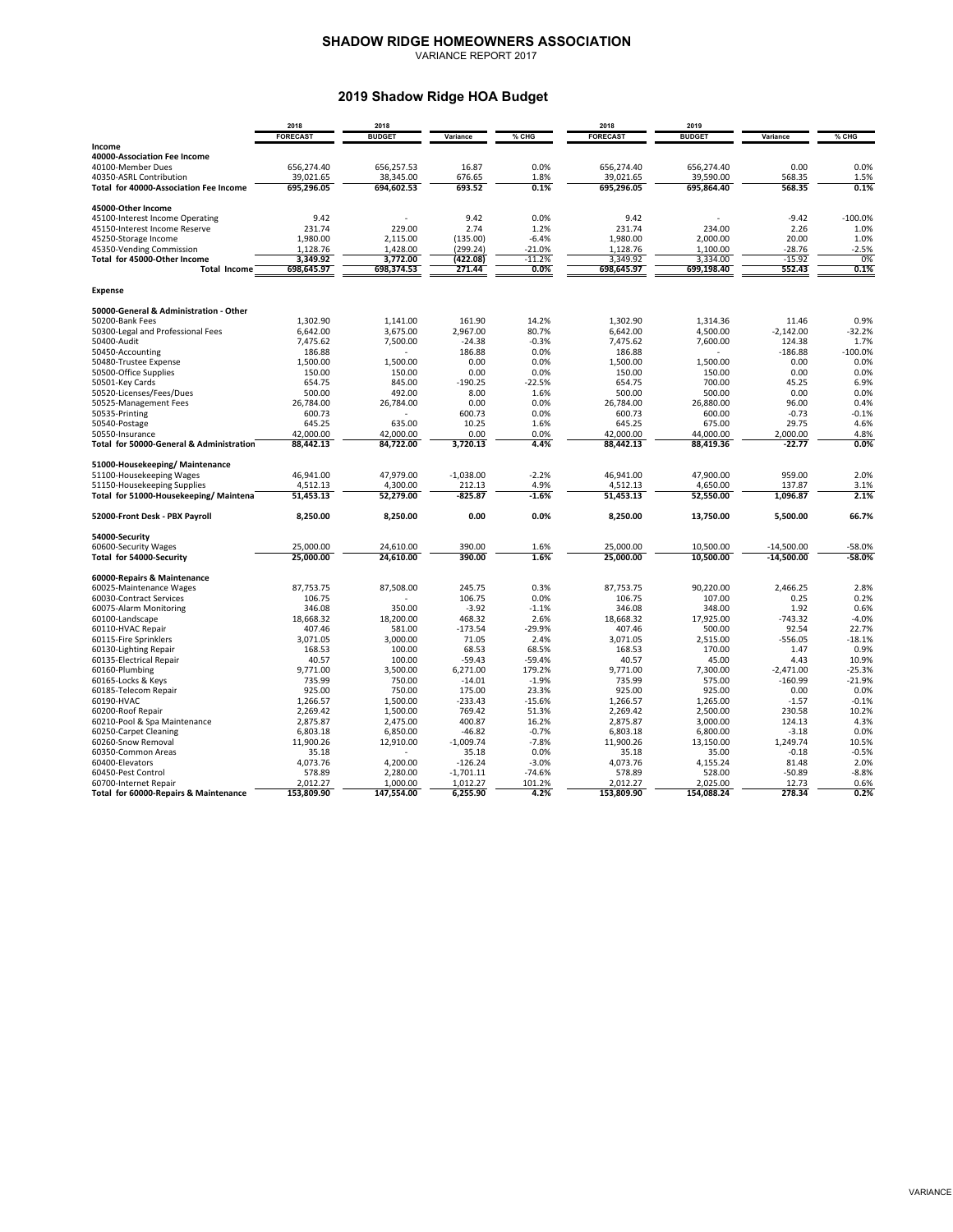## **SHADOW RIDGE HOMEOWNERS ASSOCIATION**

| VARIANCE REPORT 2017 |  |
|----------------------|--|
|                      |  |

| 61000-Supplies                    |              |             |             |            |              |             |              |            |
|-----------------------------------|--------------|-------------|-------------|------------|--------------|-------------|--------------|------------|
| 61100-Supplies-Building           | 3,824.30     | 500.00      | 3,324.30    | 664.9%     | 3,824.30     | 3,838.00    | 13.70        | 0.4%       |
| 61120-Supplies-Grounds/Parking    | 1,462.03     | 1,000.00    | 462.03      | 46.2%      | 1,462.03     | 1,485.00    | 22.97        | 1.6%       |
| 61125-Supplies-HVAC               | 397.50       | 500.00      | $-102.50$   | $-20.5%$   | 397.50       | 405.00      | 7.50         | 1.9%       |
| 61130-Supplies-Electrical         | 1,375.30     | 500.00      | 875.30      | 175.1%     | 1,375.30     | 1,382.00    | 6.70         | 0.5%       |
| 61135-Supplies-Fertilizer/Insects | 27.17        | 250.00      | $-222.83$   | $-89.1%$   | 27.17        | 30.00       | 2.83         | 10.4%      |
| 61150-Supplies-Pool               | 4,575.90     | 4.000.00    | 575.90      | 14.4%      | 4,575.90     | 4,750.00    | 174.10       | 3.8%       |
| 61160-Supplies-Paint              | 193.32       | 250.00      | $-56.68$    | $-22.7%$   | 193.32       | 200.00      | 6.68         | 3.5%       |
| 61170-Supplies-Plumbing           |              | 500.00      | $-500.00$   | $-100.0%$  |              | 150.00      | 150.00       | 0.0%       |
| 61190-Supplies - Water Softener   | 3,636.05     | 3.800.00    | $-163.95$   | $-4.3%$    | 3,636.05     | 3,725.00    | 88.95        | 2.4%       |
| 61200-Supplies-Snow Removal       | 150.00       | 400.00      | $-250.00$   | $-62.5%$   | 150.00       | 500.00      | 350.00       | 233.3%     |
| Total for 61000-Supplies          | 15,491.57    | 11,700.00   | 3,791.57    | 32.4%      | 15,491.57    | 16,465.00   | 973.43       | 6.3%       |
| 66000-Utilities                   |              |             |             |            |              |             |              |            |
| 66100-Cable TV                    | 16,475.63    | 16,800.00   | $-324.37$   | $-1.9%$    | 16,475.63    | 16,805.16   | 329.53       | 2.0%       |
| 66200-Electric                    | 49.898.35    | 48.025.00   | 1,873.35    | 3.9%       | 49.898.35    | 51.044.25   | 1,145.90     | 2.3%       |
| 66250-Electric Recovery           | (11, 672.58) | (13,205.00) | 1,532.42    | $-11.6%$   | (11, 672.58) | (11,715.00) | $-42.42$     | 0.4%       |
| 66300-Gas                         | 13,587.81    | 15,540.00   | $-1,952.19$ | $-12.6%$   | 13,587.81    | 13,861.86   | 274.05       | 2.0%       |
| 66400-Internet                    | 16.629.26    | 16.236.00   | 393.26      | 2.4%       | 16.629.26    | 16.233.72   | $-395.54$    | $-2.4%$    |
| 66500-Sewer                       | 23,787.22    | 23,700.00   | 87.22       | 0.4%       | 23,787.22    | 24,318.59   | 531.37       | 2.2%       |
| 66600-Telephone                   | 7.261.38     | 7.500.00    | $-238.62$   | $-3.2%$    | 7.261.38     | 7.677.84    | 416.46       | 5.7%       |
| 66700-Trash Removal               | 13,713.52    | 13,500.00   | 213.52      | 1.6%       | 13,713.52    | 14,083.29   | 369.77       | 2.7%       |
| 66800-Water                       | 55,439.73    | 45,250.00   | 10,189.73   | 22.5%      | 55,439.73    | 57,119.10   | 1.679.37     | 3.0%       |
| Total for 66000-Utilities         | 185,120.32   | 173,346.00  | 11,774.32   | 6.8%       | 185,120.32   | 189,428.80  | 4,308.48     | 2.3%       |
| 89000- Income Taxes               | 100.00       | 100.00      | 0.00        | 0.0%       | 100.00       | 100.00      | 0.00         | 0.0%       |
| 89100-Property Taxes              | 421.62       | 500.00      | $-78.38$    | $-15.7%$   | 421.62       | 425.00      | 3.38         | 0.8%       |
| 90000-Future Reserve Accrual      | 195.312.00   | 195.313.53  | $-1.53$     | 0.0%       | 195.312.00   | 173.472.00  | $-21.840.00$ | $-11.2%$   |
| <b>Total Other Expenses</b>       | 195,833.62   | 195.913.53  | $-79.91$    | 0.0%       | 195,833.62   | 173,997.00  | $-21,836.62$ | $-11.2%$   |
| <b>Total Operating Expenses</b>   | 723.400.67   | 698,374.53  | 25,026.14   | 3.6%       | 723.400.67   | 699.198.40  | $-24.202.27$ | $-3.3%$    |
| Net Income                        | (24, 754.70) |             | 24,754.70   | $-100.0\%$ | (24, 754.70) | (0.00)      | 24,754.70    | $-100.0\%$ |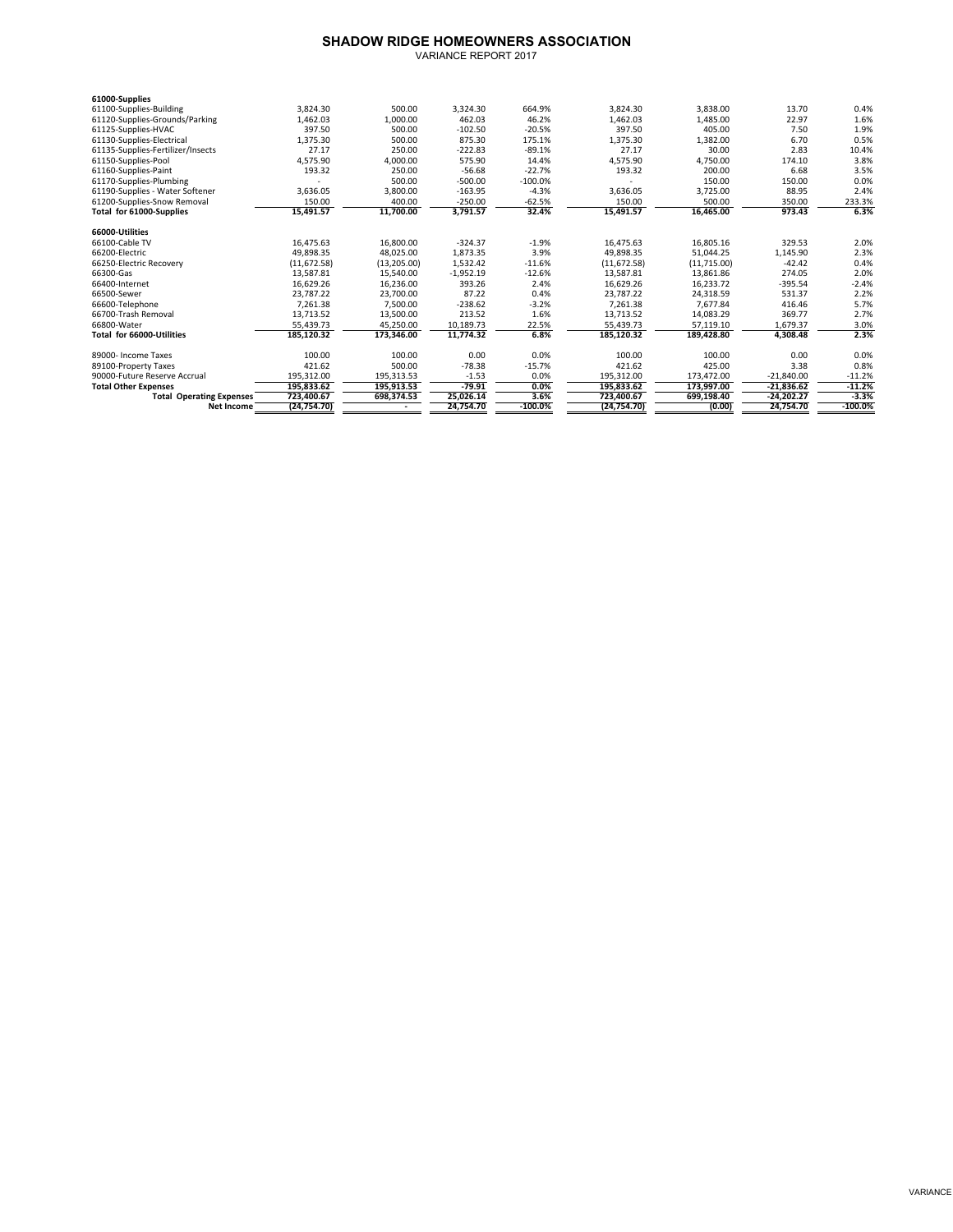## **Shadow Ridge Homeowners Association 2019 Budget**

| Capital Reserve Plan 2019 Budget                | <b>Projected Reserve Study</b><br>Actual |                |         |        |        |         |        |        |        |        |        |        |
|-------------------------------------------------|------------------------------------------|----------------|---------|--------|--------|---------|--------|--------|--------|--------|--------|--------|
| <b>Component Name</b>                           | <u>Life</u>                              | Remaining      | 2018    | 2019   | 2020   | 2021    | 2022   | 2023   | 2024   | 2025   | 2026   | 2027   |
| Balcony - Resurface (1-14)                      | 15                                       | 11             |         |        |        | 12,000  |        |        |        | 12,000 |        |        |
| Balcony - Resurface (15-28)                     | 15                                       | 13             |         |        |        |         | 12,000 |        |        |        | 12,000 |        |
| Balcony - Resurface (29-42)                     | 15                                       | $-1$           |         | 15,000 |        |         |        | 12,000 |        |        |        | 12,000 |
| Balcony - Resurface (43-56)                     | 15                                       | $-1$           |         |        | 12,000 |         |        |        | 12,000 |        |        |        |
| Balcony - & Railing - Repair                    |                                          |                |         |        |        |         |        |        |        |        |        |        |
| Front Entry Remodel                             | 20                                       | 17             |         | 22,000 |        | 275,000 |        |        |        |        |        |        |
| <b>HVAC Furnaces - Replace</b>                  | $\overline{7}$                           | $-1$           |         |        |        |         |        |        | 10,000 |        |        |        |
| <b>Front Entry Awnings</b>                      | 8                                        | $\overline{4}$ |         |        |        |         |        |        |        | 4,845  |        |        |
| Unit Slider Doors                               | 20                                       | 15             | 124,292 |        |        |         |        |        |        |        |        |        |
| Common Drain Pipe Repair                        | 10                                       | 8              | 4,946   | 5,000  |        |         |        |        |        |        |        |        |
| <b>Drinking Fountains</b>                       |                                          |                |         |        |        |         |        |        | 2,688  |        |        |        |
| Ice Machine                                     | 12                                       | 9              |         |        |        |         |        |        | 8,063  |        |        |        |
| Single Ply Roof Replacement                     | 20                                       | 8              | 2,588   |        |        |         |        |        |        |        |        |        |
| Elevator Upgrades                               | 20                                       | 17             |         |        |        |         |        |        |        | 27,685 |        |        |
| Spa - Fitness Equipment                         | 8                                        | 3              |         |        | 4,776  |         |        |        | 13,439 |        |        |        |
| Metal Fencing & Railing                         | 5                                        | $\overline{2}$ |         |        |        |         |        |        | 20,562 |        |        |        |
| Carpet - 1st Floor Hallways                     | 5                                        | $\mathbf{1}$   |         | 22,138 |        |         |        |        |        |        |        |        |
| Carpet - 2nd Floor Hallways                     | 5                                        | $\overline{2}$ |         | 14,337 |        |         |        |        |        |        |        |        |
| Carpet- 3rd Floor Hallways                      | 5                                        | $\overline{2}$ |         | 15,000 |        |         |        |        |        |        |        |        |
| Carpet - 4th Floor Hallways                     |                                          |                |         | 15,000 |        |         |        |        |        |        |        |        |
| Carpet - Basement                               |                                          |                |         | 20,451 |        |         |        |        |        |        |        |        |
| Remodel - Eureka Room                           | 8                                        | $\overline{2}$ |         |        |        |         | 6,334  |        |        |        |        |        |
| Carpet - Misc                                   |                                          |                | 1,584   |        |        |         |        |        | 2,313  |        |        |        |
| Safety Flooring - B1 - Replace                  |                                          |                |         | 1,722  |        |         |        |        |        |        |        |        |
| Interior Surfaces - B1 - Repaint                |                                          |                |         |        |        |         |        |        |        |        | 7,910  |        |
| Interior Surfaces - 1st Floor - Repaint         |                                          |                |         |        |        | 5,195   |        |        |        |        |        |        |
| Interior Surfaces - Meeting Rooms - Repaint     |                                          |                |         |        |        | 7,965   |        |        |        |        |        |        |
| Interior Surfaces - Fitness Center - repaint    |                                          |                |         |        |        |         |        |        | 1,054  |        |        |        |
| Furniture - 1st Floor - Replace                 |                                          |                | 3,000   |        |        | 8,609   |        |        |        |        |        |        |
| Interior Surfaces - 2nd, 3rd, 4th Floor repaint |                                          |                |         |        |        |         | 25,112 |        |        |        |        |        |
| Garage Door - Replace                           |                                          |                |         |        |        |         |        |        | 2,352  |        |        |        |
| Pool Resurface                                  | 6                                        | $\overline{3}$ | 1,024   |        |        |         |        |        | 9,407  |        |        |        |
| Pool Cover Replace                              | 3                                        | $-1$           |         | 1,000  |        |         |        |        |        |        |        |        |
| Pool Pump                                       |                                          |                |         |        |        |         |        |        |        | 1,177  |        |        |
| Pool Heater                                     | 8                                        | $-1$           |         |        |        |         |        |        |        |        |        |        |
| Spa Resurface                                   | 6                                        | $-3$           |         |        | 3,582  |         |        |        |        |        |        |        |
| Spa Pump                                        |                                          |                |         |        |        |         |        |        |        |        |        | 2,497  |
| Spa Filter                                      | $\overline{2}$                           | $-1$           |         |        |        |         |        |        |        | 1,384  |        |        |
| Spa Heater                                      | 8                                        | -4             |         |        | 4,776  |         |        |        |        | 969    |        |        |
| WiFi Upgrade                                    | 8                                        | 5              | 15,000  |        |        |         |        |        |        | 22,148 |        |        |